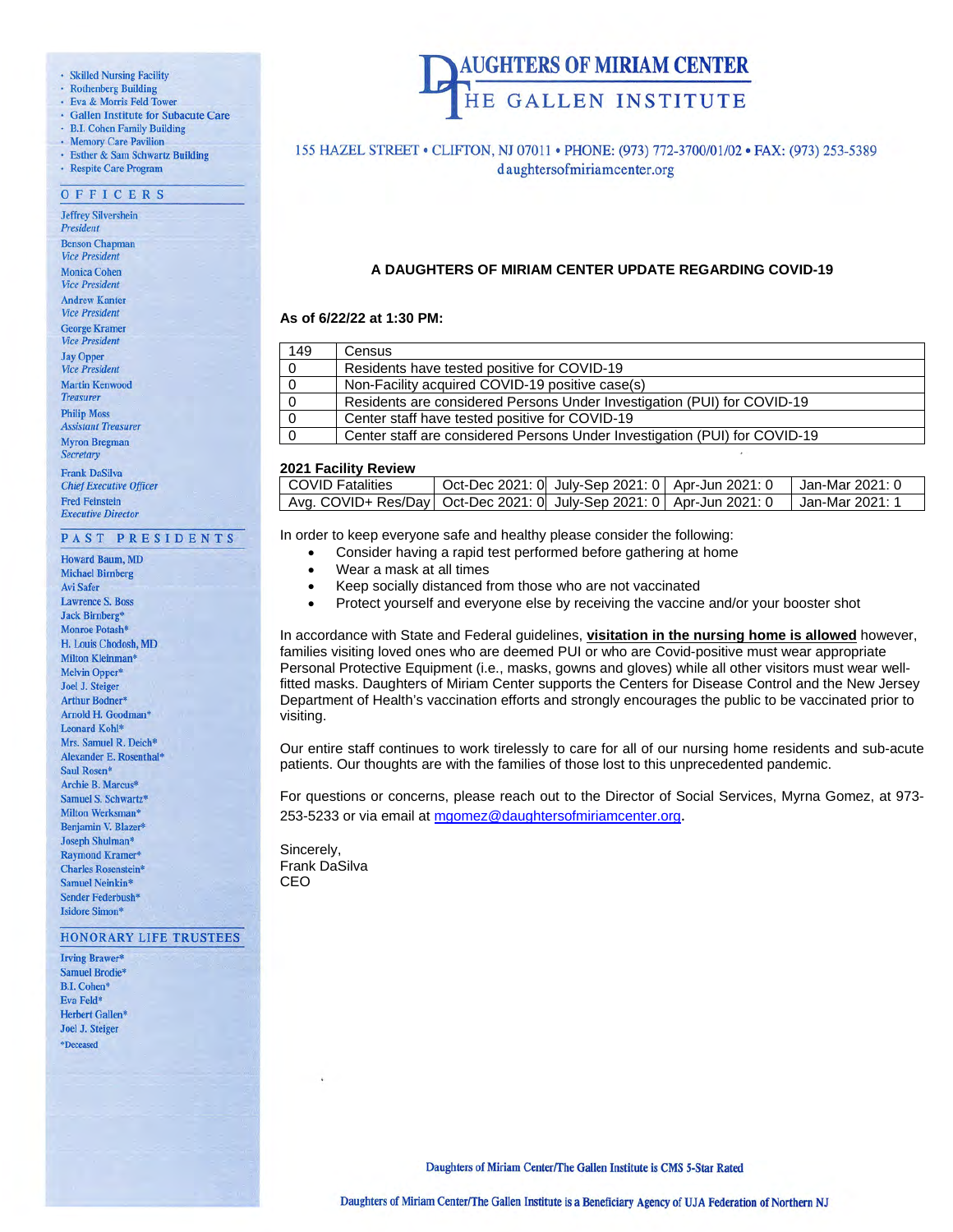

## **PATIENT-CENTERED VISITATION GUIDELINES AND COVID-19 INFORMED CONSENT Effective: November 12, 2021**

Visitation is allowed for all residents at all times. In an effort to reduce the risk of COVID-19/Variant exposure to Daughters of Miriam residents and staff, all visitors will be screened regarding their health upon entering the Center. Anyone answering "yes" to any of the following questions will not be permitted access. A copy of this document is available for personal use.

| <b>Visitor Printed Name:</b>     | <b>Current Date:</b> |
|----------------------------------|----------------------|
| <b>Resident/Department Name:</b> | Visitor's Phone #:   |

### **Self-Declaration by Visitor**

| Have you had close contact with or cared for someone diagnosed with or with symptoms                                                                                                                                                                           | $\square$ YES | $\Box$ NO |
|----------------------------------------------------------------------------------------------------------------------------------------------------------------------------------------------------------------------------------------------------------------|---------------|-----------|
| 2. Are you currently in quarantine or isolation because you tested positive for COVID-19?                                                                                                                                                                      | $\Box$ YES    | $\Box$ NO |
| 3. Have you experienced any cold or flu-like symptoms in the last 14 days (fever,<br>chills, cough, shortness of breath or other respiratory problem, sore throat, fatigue,<br>muscle or body aches, headache, new loss of taste or smell, congestion or runny | YES           |           |

- Visitors are **required to wear a well-fitted mask** covering their mouth and nose during their entire visit. Residents will also be encouraged to wear surgical masks to the extent they can do so safely.
- Visitors must physically distance (6ft.) from other healthcare personnel and other residents/visitors that are not part of their group. Visiting in common areas such as patient dining rooms, hallways or the reception lobby is not permitted.
- Visitation may be limited during an outbreak or for circumstances related to a high risk of COVID-19 transmission and will be suspended on an affected unit until the facility has no new cases identified in healthcare personnel or residents for 14 days.
- Children over the age of two (2) must wear a surgical mask and be accompanied by someone over the age of 18 at all times. Children under the age of two (2) are not permitted to visit.
- Visitors must not wander throughout the facility, cannot approach the nurses' station, or approach any other residents or staff members. If there are questions about the resident's care or condition, please call the nurse's station after the visit.
- Visitors may meet the resident on the unit, sign a log book taking responsibility for the resident and then return the resident back to the unit upon completion of their visit.
- With Attending Physician approval for *Out on Pass*, residents may participate in social excursions outside the facility. If residents are visiting friends or family in their homes or are in large social gatherings, they should wear well-fitting masks and maintain the physical distancing recommendation of 6 ft. while visiting with others in private settings.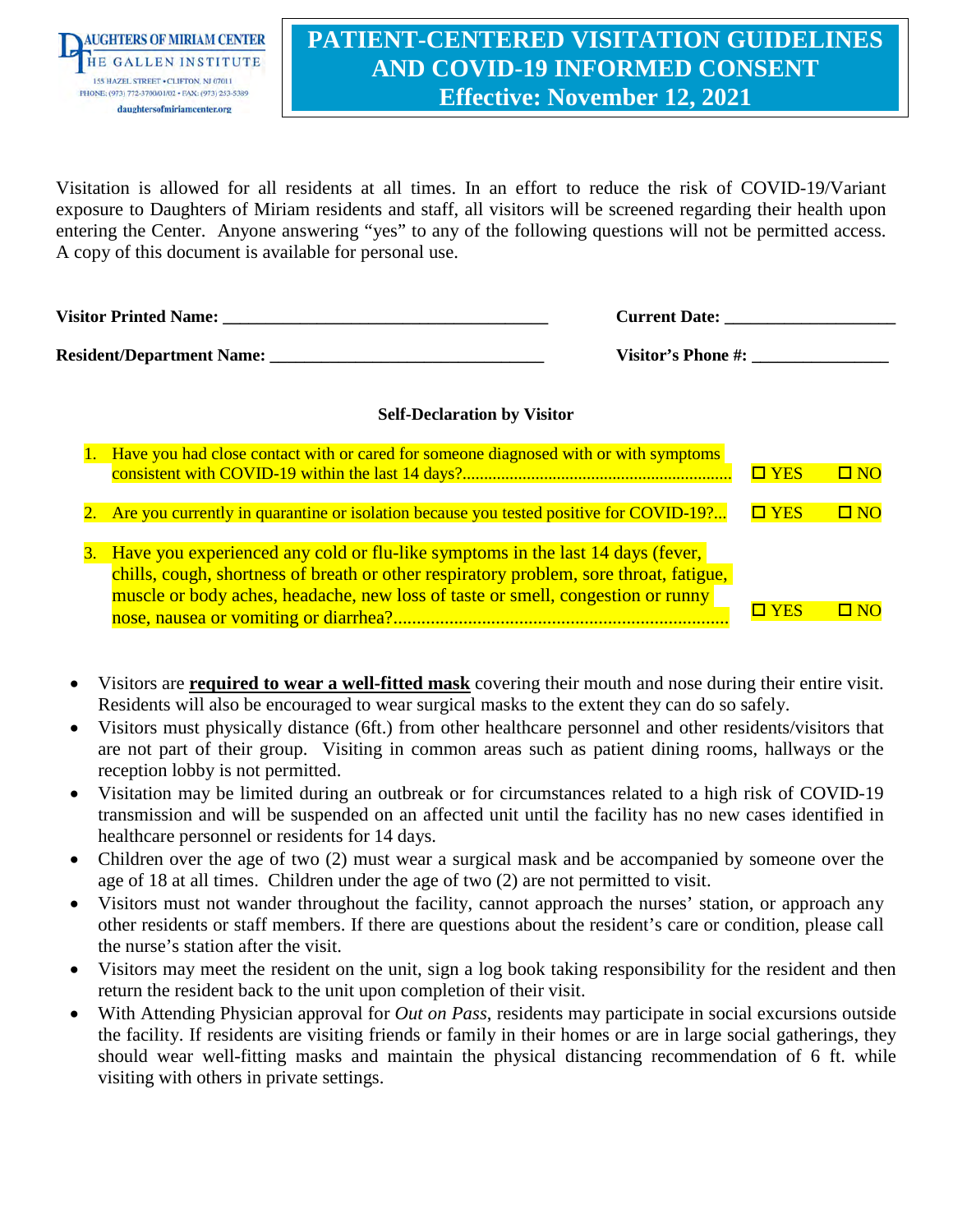# *COVID-19 Informed Consent Form*

After having read the above guidelines, I understand the novel coronavirus, COVID-19, has been declared a worldwide pandemic by the World Health Organization. Furthermore, resident and visitors understand COVID-19 is extremely contagious, and as a result, federal and state health agencies recommend social distancing and a well-fitted face mask for unvaccinated individuals. Given the nature of the COVID-19 virus, resident and visitors understand there is an inherent risk of being infected with COVID-19 by virtue of proceeding with this elective visit.

Resident and visitor acknowledge the existence of the COVID-19 virus, the dangers of the virus, and the potential exposure to the virus that could occur as a result of participating in a visit at Daughters of Miriam Center regardless of their vaccination status. Resident and visitors hereby acknowledge and assume the risk of becoming infected with COVID-19 through this elective visit and choose to participate in same. Resident and visitors hereby acknowledge that an infection with COVID-19 could result in severe illness, up to and including, death. Resident and visitors represent that resident and visitors, each member of their respective households and immediate families, to the best of their knowledge, have not tested positive nor shown signs of COVID-19, have not been in contact with any person in the past 14 days who has tested positive for COVID-19 nor is waiting for the results of a test for COVID-19. Visitors who have travelled internationally or have been in contact with someone who has travelled abroad must contact the Director of Nursing, Candace Wishbow-Leto at 973-253-5745. Visitors and resident agree to notify the Director of Nursing immediately by phone if there is any change in this representation at any time up to 14 days after visitation and for anyone arriving in the United States internationally.

### **RESIDENT AND VISITORS AGREE TO HOLD HARMLESS, RELEASE, AND INDEMNIFY DAUGHTERS OF MIRIAM CENTER AND ITS EMPLOYEES, AGENTS, AND REPRESENTATIVES FOR ANY EXPOSURE TO, OR LAWSUIT, OR OTHER CLAIM BY ANYONE AS A RESULT OF THE COVID-19 VIRUS CAUSING INJURY, ILLNESS, OR OTHER DAMAGES ARISING FROM THE VISIT.**

### **I AGREE TO FOLLOW ALL RULES OF VISITATION AT DAUGHTERS OF MIRIAM CENTER. FAILURE TO COMPLY WITH THESE POLICIES WILL RESULT IN MY BEING DENIED PARTICIPATION IN VISITATION AND ASKED TO IMMEDIATELY LEAVE THE PREMISES.**

*Resident/Authorized Rep. Name Visitor Signature Administrator-Fred Feinstein*

Bed Femitiin \_\_\_\_\_\_\_\_\_\_\_\_\_\_\_\_\_\_\_\_\_\_\_\_\_\_\_ \_\_\_\_\_\_\_\_\_\_\_\_\_\_\_\_\_\_\_\_\_\_\_\_\_\_\_\_\_\_\_ \_\_\_\_\_\_\_\_\_\_\_\_\_\_\_\_\_\_\_\_\_\_\_\_\_\_\_

*Dated Dated Dated*

\_\_\_\_\_\_\_\_\_\_\_\_\_\_\_\_\_\_\_\_\_\_\_\_\_\_\_ \_\_\_\_\_\_\_\_\_\_\_\_\_\_\_\_\_\_\_\_\_\_\_\_\_\_\_\_\_\_\_ \_\_\_\_\_\_\_\_\_\_\_\_\_\_\_\_\_\_\_\_\_\_\_\_\_\_\_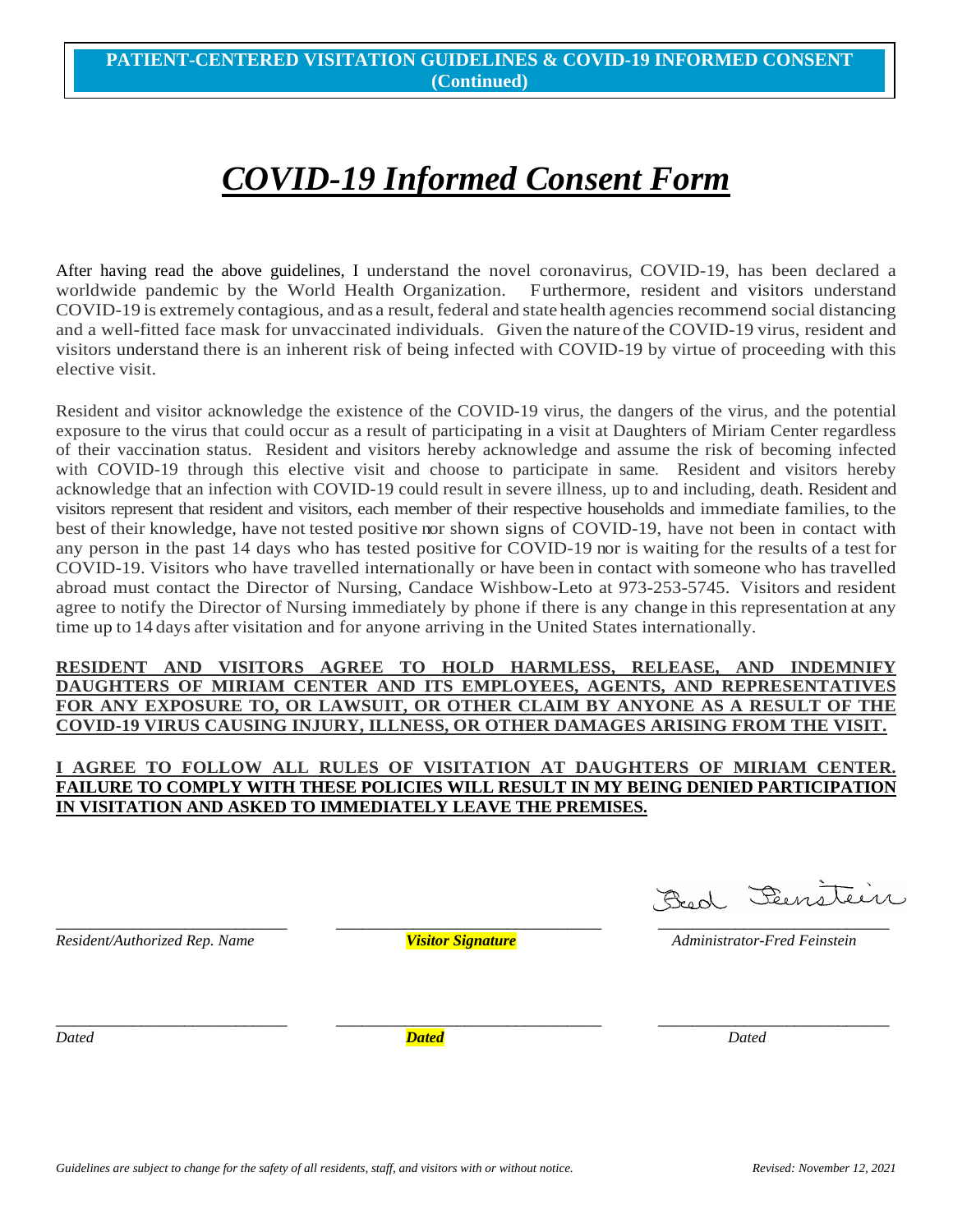## **Daughters of Miriam Center Outbreak Response Plan 9/30/2020**

## **Policy**:

- To effectively manage and contain an outbreak when identified in the Center
- To promote an infection prevention and control program designed to provide a safe, sanitary, and comfortable environment
- To help prevent the development and transmission of communicable diseases and infections
- Outbreak investigations will be organized by the Infection Control Nurse (Infection Preventionist) or designee when an outbreak is suspected
- The team listed below will meet daily to monitor the outbreak and initiate any necessary changes. Local and State Department of Health will be apprised as required.

## **SECTION A**

## **Infection Control Prevention Team:**

- Infection Preventionist
- Medical Director
- Administration (Administrator and Nursing Director)
- Unit Nurses
- Housekeeping Director
- Dietary Director
- Maintenance Director
- Social Services
- Admissions Director

Outbreak investigation will be organized by the Infection Control Nurse (Infection Preventionist) or designee when an outbreak is suspected.

- 1. The Center will inform residents and their representatives within 12 hours of a single confirmed infection of COVID-19, influenza or norovirus.
- 2. The Center will inform residents and their representatives of a potential outbreak when there are one or more residents or staff with new onset of respiratory symptoms and /or gastrointestinal symptoms that occur within 72 hours.
- 3. Updates on facility status of residents and their representatives will be provided daily, or each subsequent time a confirmed infection of COVID-19 is identified and/or whenever there are three (3) or more residents or staff with new onset of respiratory symptoms occurring within 72 hours.
- 4. The Center's designee will include information on mitigating actions implemented to prevent or reduce the risk of transmission, including if normal operations in the nursing Center will be altered.
- 5. Immediate steps will be taken to the best of the Center's ability to isolate symptomatic individuals from those who may be pre-symptomatic or under investigation and residents who are asymptomatic to dedicated areas with dedicated staff.
- 6. Testing will be expansive and extensive Center-wide for COVID-19 and influenza.
- 7. Staff testing will also take place to stop the introduction, limit exposure to, and control the spread of these contagious diseases.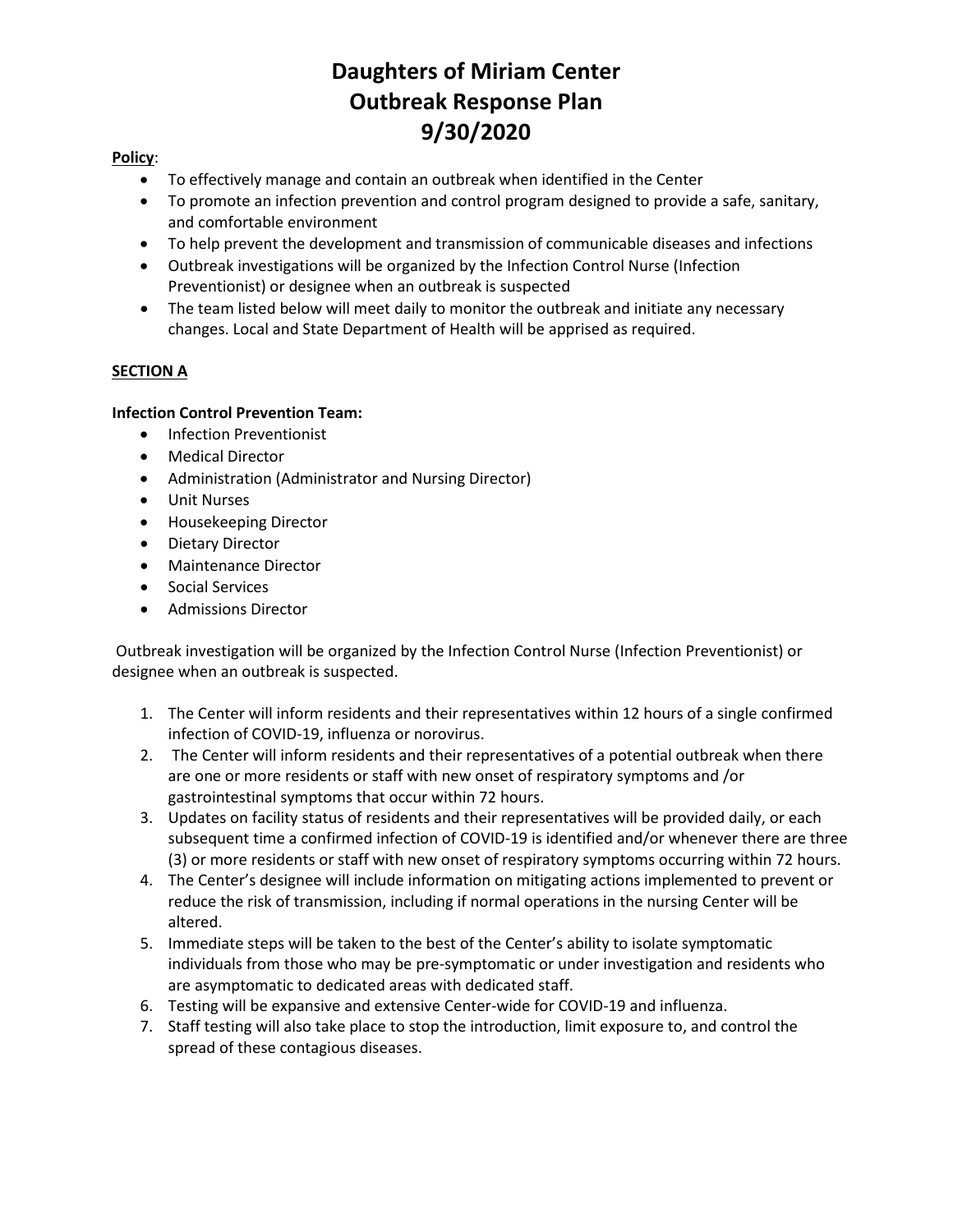## **SECTION B**

### **Procedure:**

According to defined clinical parameters or state regulations:

## COVID-19:

One resident/patient and/or staff in three (3) days become sick with these listed symptoms and at least one (1) of these has a positive test for COVID-19:

- 1. Confirm the existence of an outbreak:
	- a. Defined as one (1) Lab ID SARS-CoV-2 positive, that is an excess over expected (usual) level within the Center (i.e., normal rate is 0% and is now (1) positive Lab ID result.
	- b. Symptoms: Fever, dry cough, shortness of breath, fatigue, body aches, loss of taste and smell, GI symptoms Elders may exhibit:
		- i. Increased confusion, worsening chronic conditions of the lungs, loss of appetite, and decreased fluid intake
		- ii. Less common: sore throat, headache
- 2. This Center will implement Center-wide testing of residents and all Center staff.
- 3. If resident/patient(s) refuses to undergo COVID-19 testing, those individuals will be treated as a Person Under Investigation (PUI).
	- a. Nursing will document resident/patient's refusal and notify responsible representative of refusal to be tested.
	- b. Resident/patient will be moved to the PUI unit for 14 days.
	- c. PUI:
		- i. Resident/patient will be cohorted accordingly
		- ii. Temperature monitoring will continue every shift
		- iii. Onset of elevated temperature or other related symptoms consistent with COVID-19 will require immediate cohorting with symptomatic residents

### INFLUENZA:

1. Three (3) or more clinically defined cases or one (1) or more laboratory Identified results for Influenza in a Center within a 10-day period from October through May, should be viewed as an outbreak.

### PNEUMONIA:

1. Two (2) or more with nosocomial cases of non-aspiration pneumonia within a 10-day period should be reviewed for outbreak potential.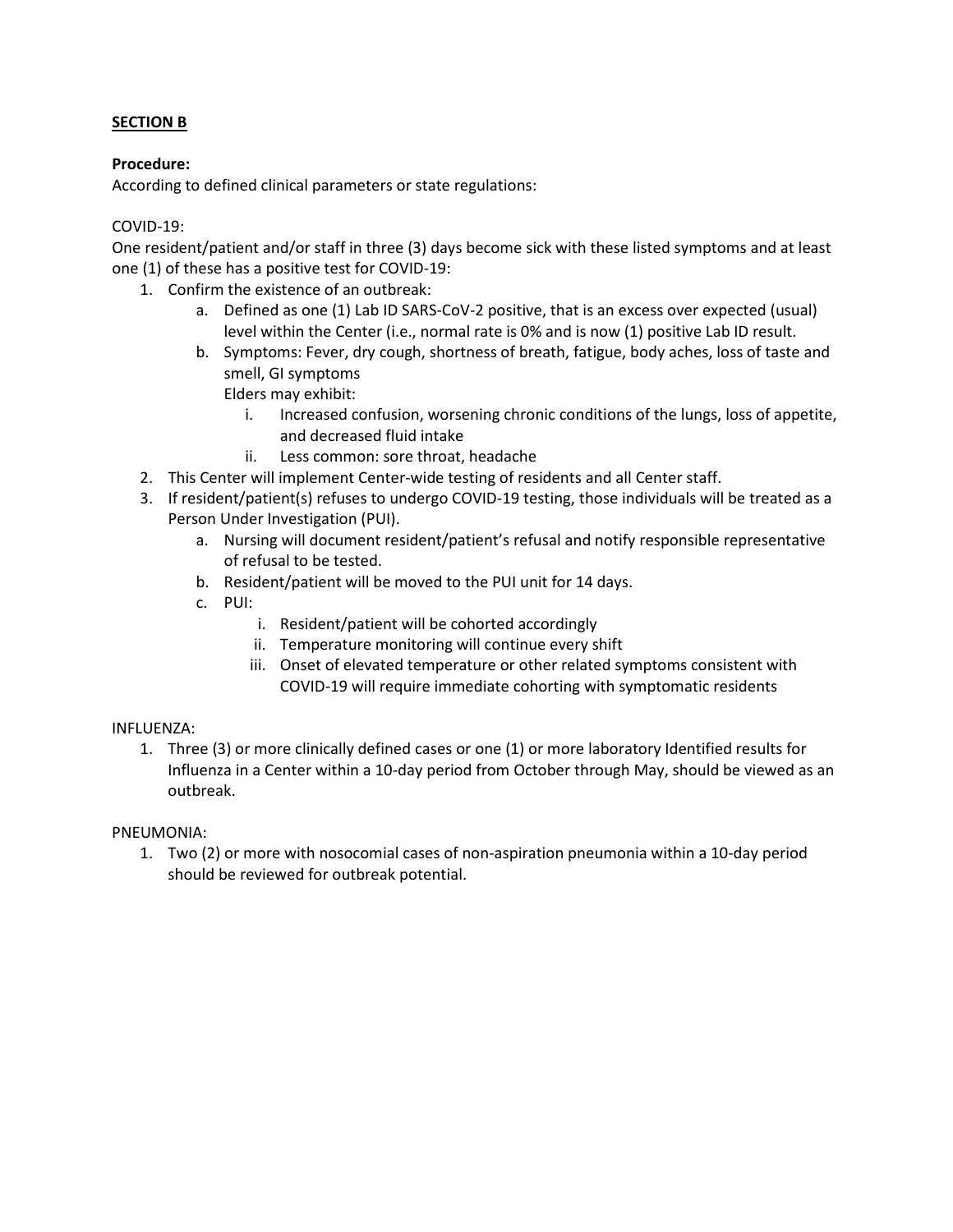## **SECTION C**

- 1. Develop a case definition based on symptoms, characterized by disease cases
	- a. What: the pathogen, site, and/or sign/symptoms
	- b. Who: the population in which cases are occurring
	- c. Where: the unit location of case(s)
	- d. When: length of time case(s) has been occurring
- 2. Create line listing and search for additional causes and cases
	- a. Review surveillance and lab reports
	- b. Obtain appropriate lab specimens as directed by the physician or state/local health department
- 3. Use appropriate line listing forms when symptoms are identified for both resident and staff:
	- a. Respiratory Line Listing, Gastroenteritis Line Listing
- 4. Organize data according to time, place, and person
	- a. Time: duration of the outbreak and pattern of occurrence
	- b. Place: develop location and onset of dates of cases
	- c. Person: evaluate characteristics that influence susceptibility such as age, sex, underlying disease, immunization history
	- d. Exposure by nursing staff, or other infected residents
- 5. Formulate likely cause a. identify (organism) source and possible mode of transmission
	- a. Identify (organism) source and possible mode of transmission

### **Notify:**

- Administrator
- Director of Nursing
- Attending physician/Medical Director
- Staff and department directors
- Family of the affected resident(s)
- Local/state health department, according to regulations
- Nursing will inform residents and their representatives within 12 hours of the occurrence of a single confirmed infection of influenza, COVID-19, or norovirus. One or more residents or staff with new onset of respiratory symptoms and /or gastrointestinal symptoms that occur within 72 hours. Resident(s) and their responsible representatives will be informed of possible outbreak within the center.
- Social Services and nursing will notify all residents' responsible representatives of outbreak either by phone, email and/or written letter weekly or more frequently as needed.